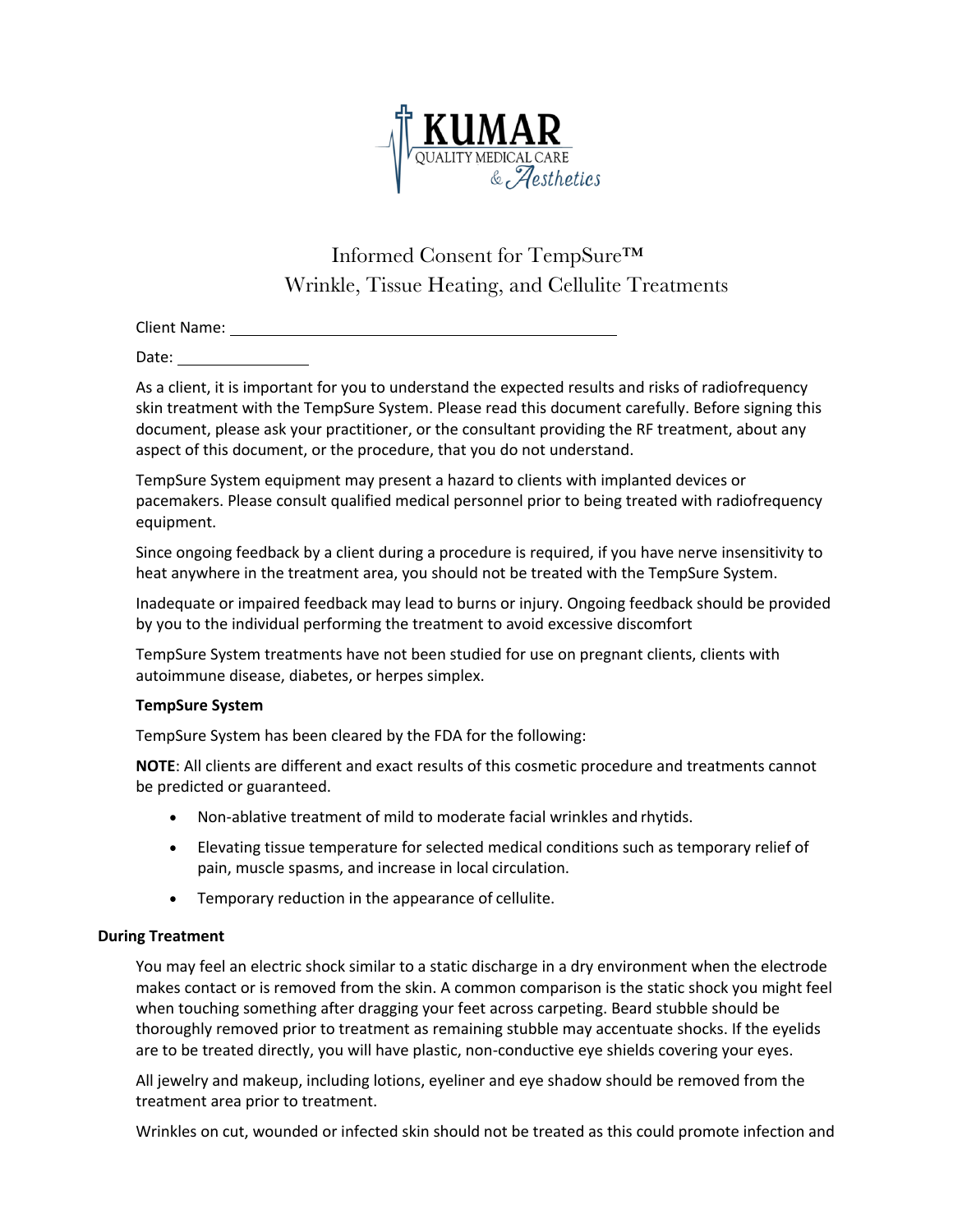injury.

Slight discomfort may be experienced while undergoing treatment. Typically, the discomfort is mild and temporary during the procedure and localized within the treatment area. During the treatment you should feel warmth and heat and provide ongoing feedback to the individual performing the treatment. Therefore, no anesthetic (local, oral, or systemic) should be used prior to or during the treatment

### **After Treatment**

Studies indicate the possible side effects of TempSure System are usually treatment-site related and include mild discomfort during the procedure localized within the treatment area. Mild swelling and redness may occur which typically goes away within 2 to 24 hours.

Diligent protection from sun exposure and application of sunscreen for two to three weeks after treatment will minimize pigmentation changes.

A regimen to moisturize and soothe skin for one-week post-treatment is recommended.

There is the possibility that additional risk factors of radiofrequency skin treatments may be discovered. The results of performing RF wrinkle treatments in combination with other treatments is unstudied and unknown.

It has been explained to me that this is a cosmetic procedure and not covered by insurance. It has been explained to me that more than one treatment may be recommended to achieve the best results and that there are other treatment options such as microdermabrasion, chemical peels, filler injections, or no treatment at all. As mentioned before, there is no guarantee of results and no refund of payments for the procedure will be made.

My signature below signifies that all of my questions have been answered by the treatment provider or consultant. I understand the risks, complications, expected results, and expense of the treatments. I have read and understand this document and give my consent to receive treatment with the TempSure System.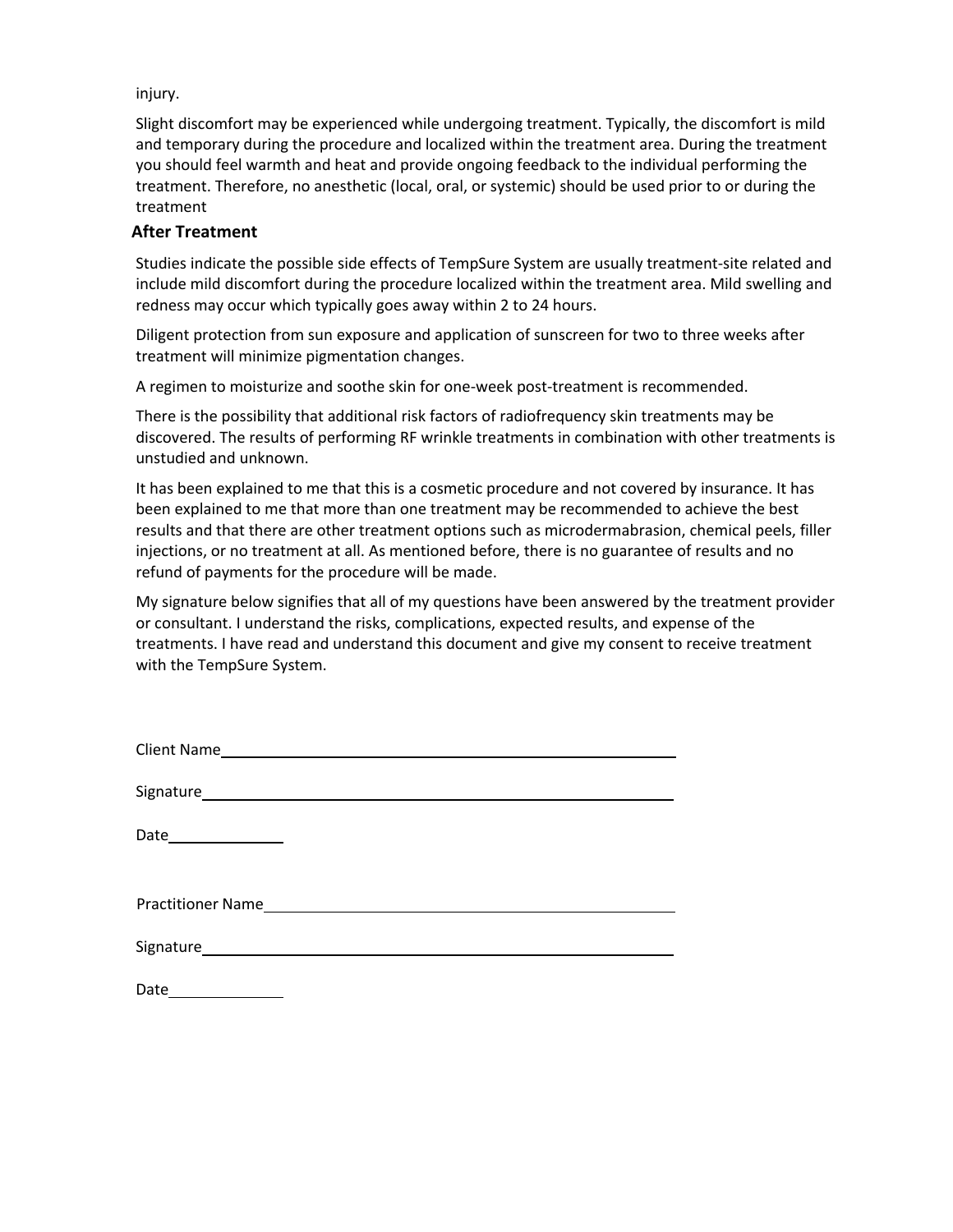

## MEDICAL HISTORY FORM

|                                                                                                             | Which body area/areas or condition would you like treated?                                                                                                                                                                                                                                                   |  | the control of the control of the control of the control of the control of the control of |   |                    |
|-------------------------------------------------------------------------------------------------------------|--------------------------------------------------------------------------------------------------------------------------------------------------------------------------------------------------------------------------------------------------------------------------------------------------------------|--|-------------------------------------------------------------------------------------------|---|--------------------|
| Please answer all of the following questions<br>Do you have ANY current or chronic medical illnesses?<br>1. |                                                                                                                                                                                                                                                                                                              |  |                                                                                           |   | <b>YES NO</b><br>□ |
|                                                                                                             | Disclose any history of heat urticaria, diabetes, autoimmune disorders or any<br>immunosuppression, blood disorders, cancer, bacterial or viral infections, medical<br>conditions that significantly compromise the healing response, skin photosensitivity<br>disorders, or any other condition or illness. |  |                                                                                           |   |                    |
|                                                                                                             |                                                                                                                                                                                                                                                                                                              |  |                                                                                           |   |                    |
| 2.                                                                                                          | Do you have <b>ANY</b> current or chronic skin conditions?                                                                                                                                                                                                                                                   |  |                                                                                           | □ | □                  |
|                                                                                                             | Also disclose any history of vitiligo, eczema, melasma, psoriasis, allergic dermatitis, any<br>diseases affecting collagen including Ehlers-Danlos syndrome, scleroderma, skin cancer,<br>or any other skin condition.                                                                                       |  |                                                                                           |   |                    |
|                                                                                                             |                                                                                                                                                                                                                                                                                                              |  |                                                                                           |   |                    |
| 3.                                                                                                          | Are you currently under a doctor's care? If so, for what reason?                                                                                                                                                                                                                                             |  |                                                                                           | □ | □                  |
| 4.                                                                                                          | Do you take/use ANY medications (prescriptions and nonprescriptions), vitamins,<br>herbal or natural supplements, on a regular or daily basis?                                                                                                                                                               |  |                                                                                           | □ | □                  |
| 5.                                                                                                          | Are there any topical products (both medical and non-medical) that you<br>use on your skin on a regular or daily basis?                                                                                                                                                                                      |  |                                                                                           |   |                    |
|                                                                                                             | Please List:                                                                                                                                                                                                                                                                                                 |  |                                                                                           |   |                    |